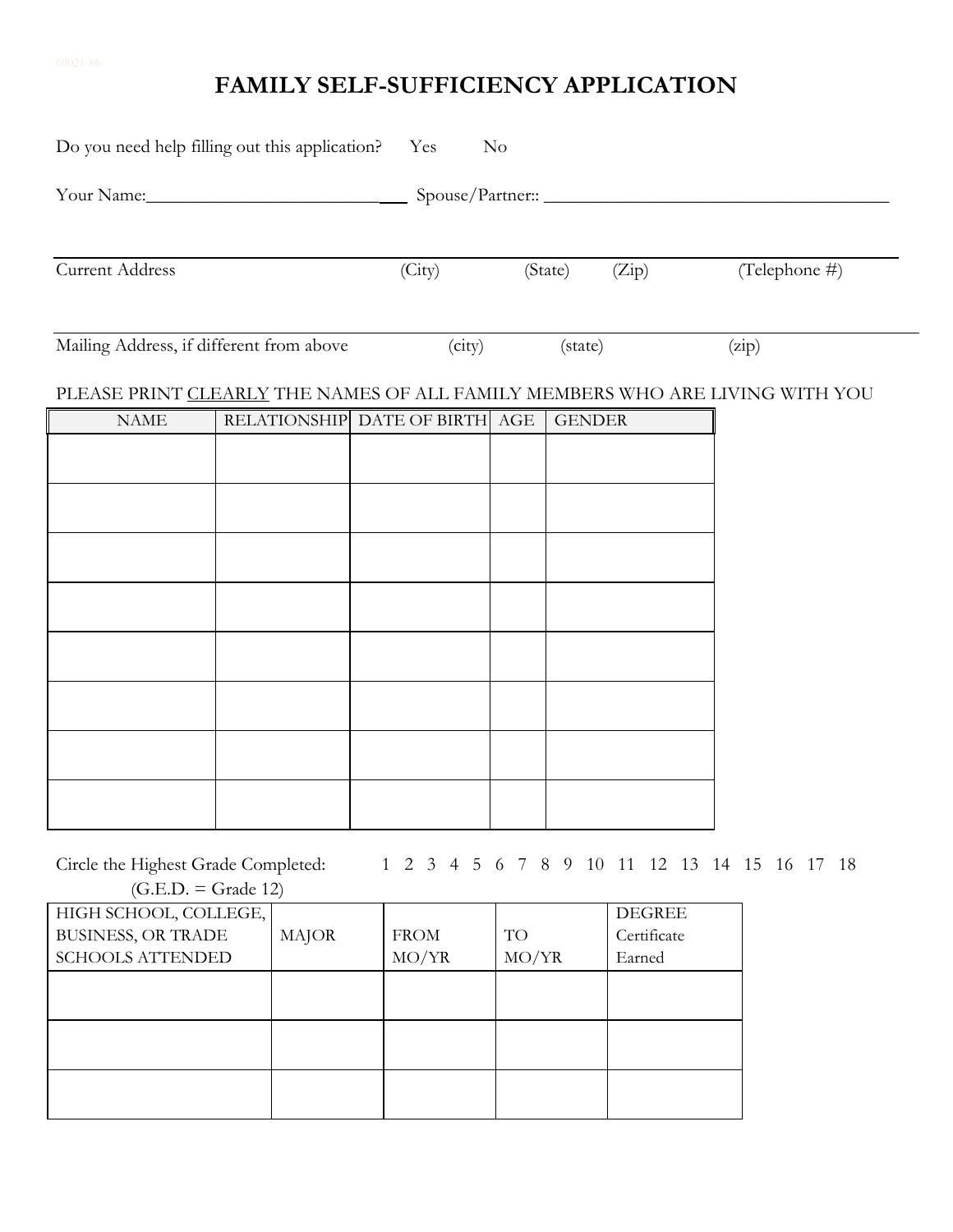|  |  |  |  |  | List any school courses or training, licenses, or certifications: |
|--|--|--|--|--|-------------------------------------------------------------------|
|--|--|--|--|--|-------------------------------------------------------------------|

| <u> 1989 - Johann Harry Harry Harry Harry Harry Harry Harry Harry Harry Harry Harry Harry Harry Harry Harry Harry</u> | Telephone # |                                                                                                                                                                                                     |
|-----------------------------------------------------------------------------------------------------------------------|-------------|-----------------------------------------------------------------------------------------------------------------------------------------------------------------------------------------------------|
|                                                                                                                       |             | /per week                                                                                                                                                                                           |
|                                                                                                                       |             |                                                                                                                                                                                                     |
|                                                                                                                       |             | <u> 1999 - Jan James James James James James James James James James James James James James James James James</u><br>How long at current job: Take Home Pay:<br>\$___________________/per month or |

complete school and training to become a Registered Nurse.")

\_\_\_\_\_\_\_\_\_\_\_\_\_\_\_\_\_\_\_\_\_\_\_\_\_\_\_\_\_\_\_\_\_\_\_\_\_\_\_\_\_\_\_\_\_\_\_\_\_\_\_\_\_\_\_\_\_\_\_\_\_\_\_\_\_\_\_\_\_\_\_\_\_\_\_\_\_\_\_\_\_

\_\_\_\_\_\_\_\_\_\_\_\_\_\_\_\_\_\_\_\_\_\_\_\_\_\_\_\_\_\_\_\_\_\_\_\_\_\_\_\_\_\_\_\_\_\_\_\_\_\_\_\_\_\_\_\_\_\_\_\_\_\_\_\_\_\_\_\_\_\_\_\_\_\_\_\_\_\_\_\_\_\_

\_\_\_\_\_\_\_\_\_\_\_\_\_\_\_\_\_\_\_\_\_\_\_\_\_\_\_\_\_\_\_\_\_\_\_\_\_\_\_\_\_\_\_\_\_\_\_\_\_\_\_\_\_\_\_\_\_\_\_\_\_\_\_\_\_\_\_\_\_\_\_\_\_\_\_\_\_\_\_\_\_\_

\_\_\_\_\_\_\_\_\_\_\_\_\_\_\_\_\_\_\_\_\_\_\_\_\_\_\_\_\_\_\_\_\_\_\_\_\_\_\_\_\_\_\_\_\_\_\_\_\_\_\_\_\_\_\_\_\_\_\_\_\_\_\_\_\_\_\_\_\_\_\_\_\_\_\_\_\_\_\_\_\_\_\_\_

\_\_\_\_\_\_\_\_\_\_\_\_\_\_\_\_\_\_\_\_\_\_\_\_\_\_\_\_\_\_\_\_\_\_\_\_\_\_\_\_\_\_\_\_\_\_\_\_\_\_\_\_\_\_\_\_\_\_\_\_\_\_\_\_\_\_\_\_\_\_\_\_\_\_\_\_\_\_\_\_\_\_\_\_

\_\_\_\_\_\_\_\_\_\_\_\_\_\_\_\_\_\_\_\_\_\_\_\_\_\_\_\_\_\_\_\_\_\_\_\_\_\_\_\_\_\_\_\_\_\_\_\_\_\_\_\_\_\_\_\_\_\_\_\_\_\_\_\_\_\_\_\_\_\_\_\_\_\_\_\_\_\_\_\_\_\_\_\_

Do you have specific education goals? (Examples: "Yes. I have completed math classes that will allow me to enroll in Computer Programming classes. I want to get a degree in this field." OR " No. I don't know what I want as a career.)